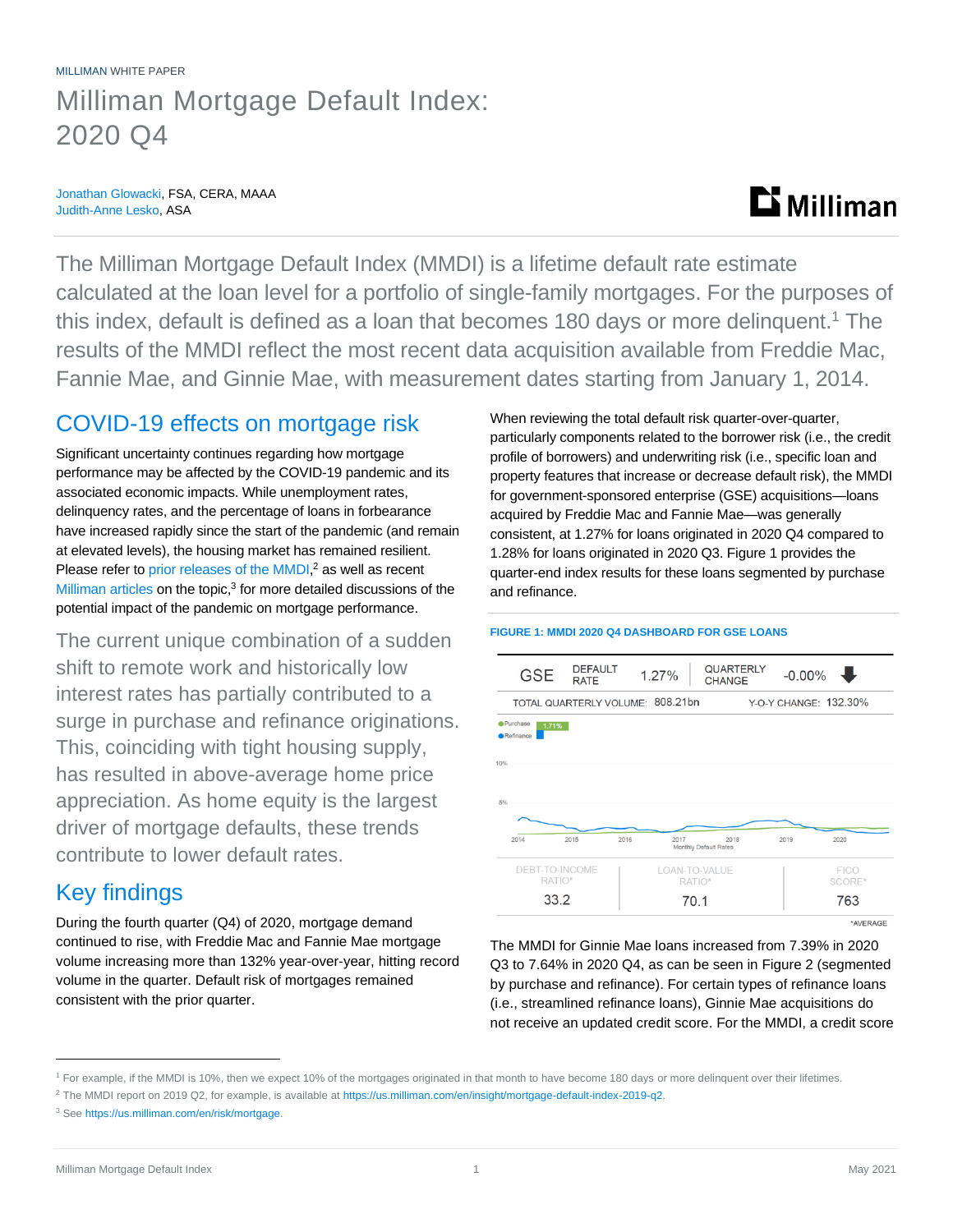of 600 is conservatively used to calculate the default risk on mortgages with a missing credit score. Because a large portion of volume was refinance volume, many Ginnie Mae loans are getting assigned a low credit score of 600.

#### **FIGURE 2: MMDI 2020 Q4 DASHBOARD FOR GINNIE LOANS**



When reviewing quarter-over-quarter changes in the MMDI, it is important to note that the 2020 Q3 MMDI values for GSE and Ginnie Mae acquisitions have been restated since the last publication, changing from 1.50% to 1.28% and 8.69% to 7.39%, respectively. This is a result of updating actual home price movements from forecasted values and updating home price appreciation forecasts with the most recent forecasts available. Since the start of the pandemic-induced shutdowns (March 2020), actual home price appreciation has exceeded expectations, resulting in consecutively lower restated values of the MMDI.

### Agency summary

When comparing the most recent Freddie and Fannie acquisitions to the prior quarter, default risk was generally consistent with 2020 Q3 originations. For 2020 Q4, 71% of the mortgage volume was attributable to refinance loans, compared to 68% in 2020 Q3.

Loans guaranteed by Ginnie Mae experienced a slight increase in their default risk in 2020 Q4 relative to the prior quarter. Of the Ginnie Mae loans originated during this quarter, approximately 56% were refinance loans.

One area of potentially increased levels of risk in the mortgage market has been an increase is cash-out refinance mortgages over the past 12 months.



### **FIGURE 3: VOLUME BY INVESTOR**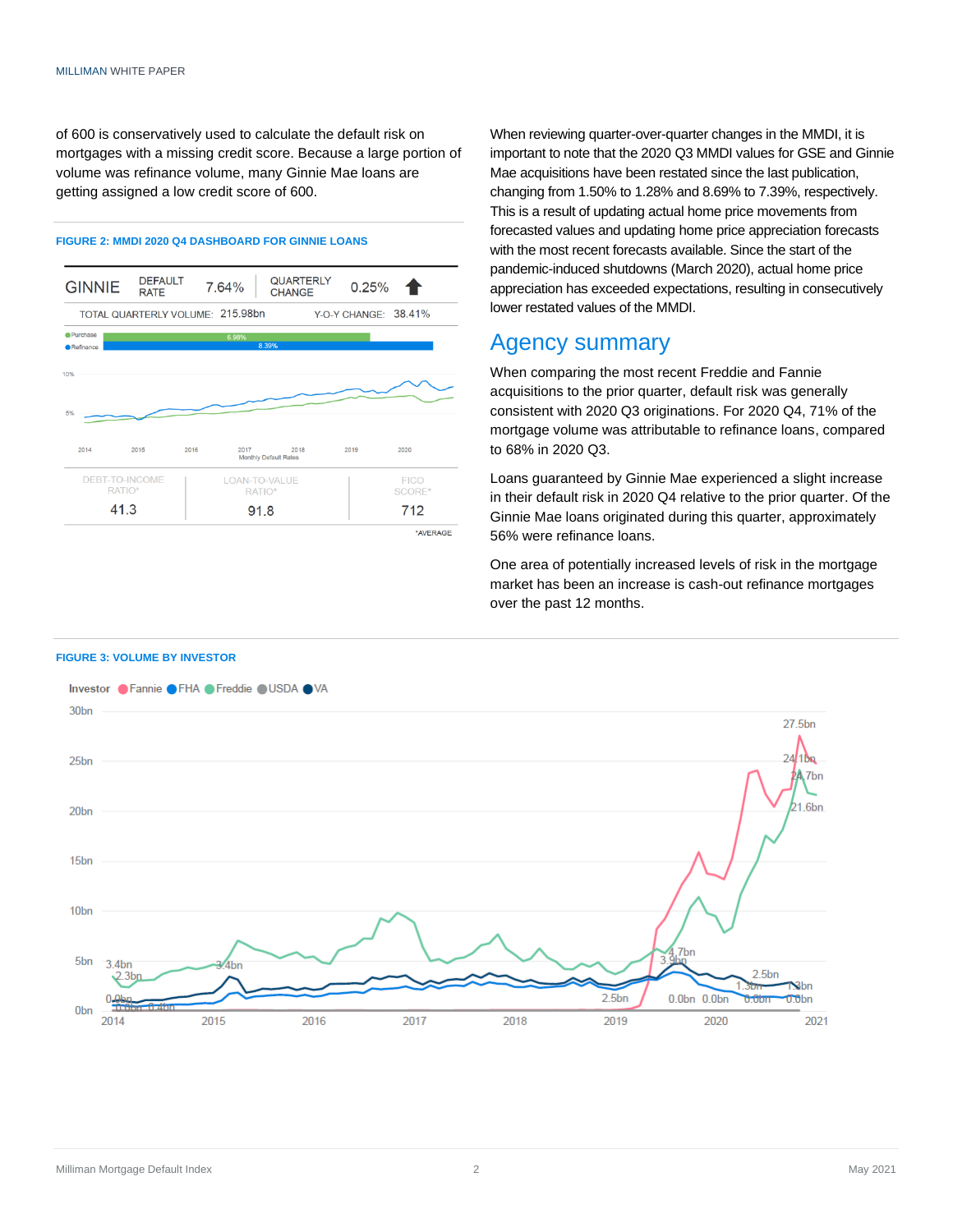According to Freddie Mac, "a cash-out refinance Mortgage is a Mortgage in which the use of the loan amount is not limited to specific purposes."<sup>4</sup> In other words, a refinance mortgage where the borrower takes equity out of the property. Leading up to the global financial crisis of 2007-2010, cash-out refinance mortgage loans were a significant driver of risk as many borrowers extracted equity from growing home prices.

During this time, borrowers were able to tap their equity for up to nearly the entire value of the home, adjusting their current loanto-value (LTV) ratios from pre-refinance levels up to 100%. After the global financial crisis and in recognition of the risk posed by cash-out refinance loans, underwriting of these types of refinance loans was severely tightened and the volume of cash-out refinance loans fell. For example, Freddie Mac, Fannie Mae, and Ginnie Mae all limit the LTV ratio for cash-out refinance mortgages to 80% or lower, depending on other risk attributes of the mortgage. <sup>5</sup> This significantly reduces the risk of default as the more equity a borrower has in the property, the lower the propensity for default.

Figure 3 shows cash-out refinance volume from Freddie Mac, Fannie Mae, and Ginnie Mae from 2014 through 2020 (note that, prior to 2019, the data from Fannie Mae did not segment rate/term refinance loans from cash-out refinance loans). Cashout refinance mortgages average approximately \$5 billion per month for Freddie Mac from 2014 through 2019 and approximately \$2.5 billion per month for Ginnie Mae. Starting in 2019 and continuing through 2021, cash-out refinance volume increased significantly for Freddie Mac and Fannie Mae, exceeding \$20 billion per month for the second half of 2020.

In Milliman's models, the relativity of default risk for a mortgage with an original LTV ratio between 75% and 80% compared to a mortgage with an original LTV ratio between 85% and 90% is approximately 1.75 to 2.00. Therefore, while cash-out refinance loans are riskier, and have higher default rates, the absolute amount of default risk, all else equal, is managed by capping the LTV ratio of the mortgage.

One item to mention with respect to the capped loan-to-value ratios, however, is the increased use of automated waivers during the pandemic. This introduces some level of uncertainty around cash-out refinance loans in that there is a risk the actual LTV ratio is greater than the stated LTV ratio. Sources of biased appraisals include model risk (i.e., the model used to estimate the value of the property is not appropriately parameterized), incorrect input values into the model, and others. Of particular

concern is the impact of the reduced level of inventory on home prices, which is currently resulting in higher home price appreciation. With little inventory, it is possible the models used for appraisal waivers are biased and do not reflect a steady-state housing market. To mitigate this risk, appraisal waivers are capped at a 70% LTV ratio, as opposed to 80%.

While cash-out refinance volume has increased significantly in 2020 and 2021, the default risks of the mortgages are mitigated by tighter underwriting standards, namely capped LTV ratios. To mitigate appraisal waiver risk, LTV ratios are further capped to mitigate risk. Milliman will continue to monitor the performance and volume of cash-out refinance loans. Currently, these mortgages do not appear to present a significant risk to the mortgage market.

### Components of default risk

The components of the MMDI that inform default risk are borrower risk, underwriting risk, and economic risk. Borrower risk measures the risk of the loan defaulting due to borrower credit quality, initial equity position, and debt-to-income ratio. Underwriting risk measures the risk of the loan defaulting due to mortgage product features such as amortization type, occupancy status, and other factors. Economic risk measures the risk of the loan defaulting due to historical and forecasted economic conditions.

#### **BORROWER RISK RESULTS: 2020 Q4**

For GSE loans, borrower risk decreased in 2020 Q4 relative to 2020 Q3 from an average of 1.07% to 1.03%. The continued low level of borrower default risk in 2020 Q4 is largely attributable to the majority of loans being refinance, which has lower average LTV ratios and higher credit scores. For Ginnie Mae loans, borrower risk increased in 2020 Q4 relative to 2020 Q3 from an average of 5.82% to 5.87%. Ginnie Mae loans are generally lower credit score/higher loan-to-value ratio loans.

### **UNDERWRITING RISK RESULTS: 2020 Q4**

Underwriting risk represents additional risk adjustments for property and loan characteristics such as occupancy status, amortization type, documentation types, loan term, and others. Underwriting risk after the global financial crisis remains low and is negative for purchase mortgages, which were generally fulldocumentation, fully amortizing loans.

<sup>4</sup> Freddie Mac. Chapter 4301: Cash-out Refinance Mortgages. Retrieved April 23, 2021, fro[m https://guide.freddiemac.com/app/guide/section/4301.5.](https://guide.freddiemac.com/app/guide/section/4301.5)

<sup>5</sup> Freddie Mac. Chapter 4203: Maximum LTV, TLTV and HTLTV Ratios. Retrieved April 23, 2021[, from https://guide.freddiemac.com/app/guide/section/4203.4.](file://///marcomm-fs01.milliman.com/Projects/2876-PCP/2021/2.%202020%20Q4/from%20https:/guide.freddiemac.com/app/guide/section/4203.4)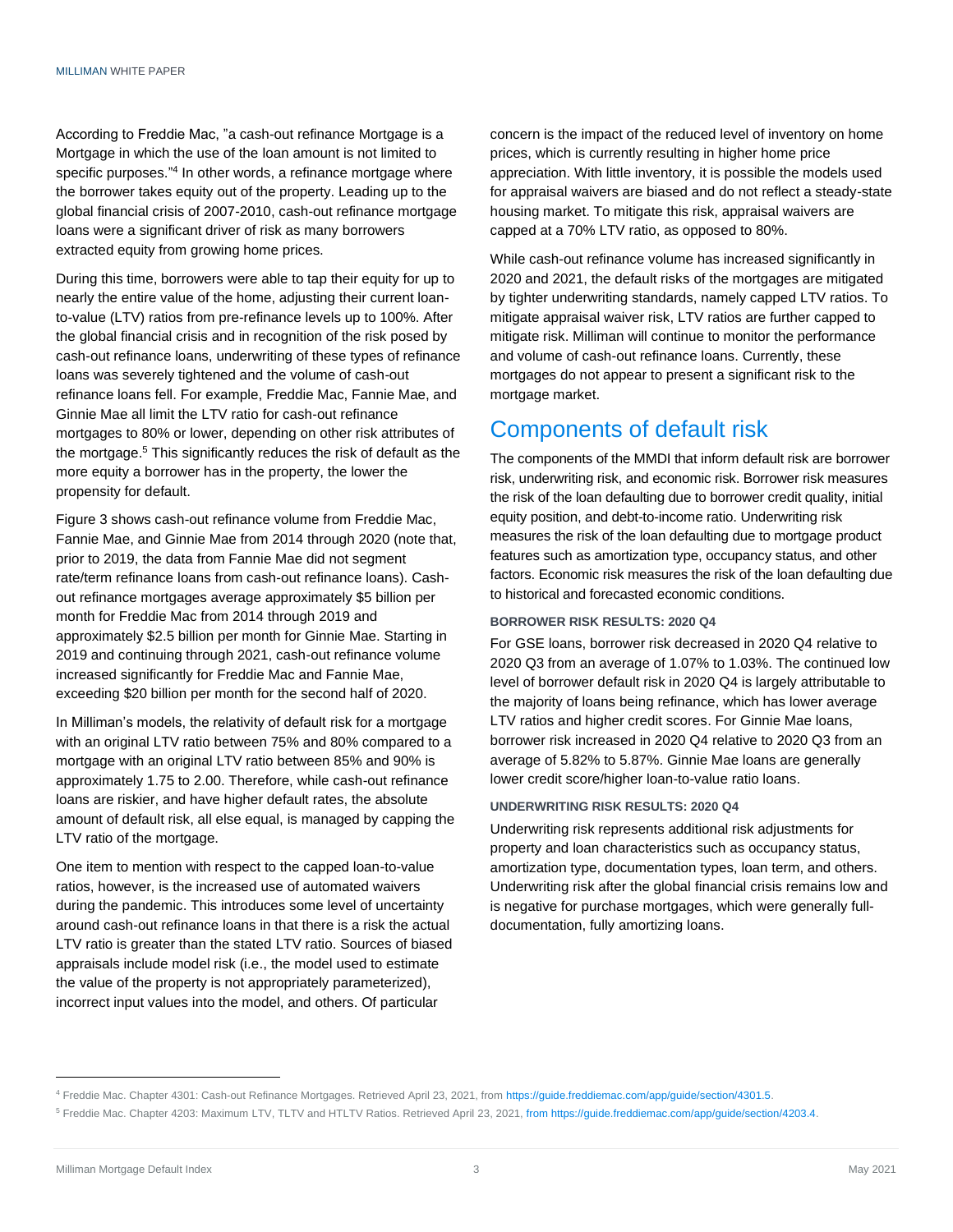#### **ECONOMIC RISK RESULTS: 2020 Q4**

Economic risk is measured by looking at historical and forecasted home prices. Actual home price appreciation has been robust from 2014 through 2020, which has resulted in embedded appreciation for older originations. This results in reduced credit risk for older cohorts. For more recent cohorts, we anticipate slower home price growth (or negative growth for some local geographies) after housing supply returns post-pandemic, which contributes to increases in economic risk for recent origination years.

Figure 4 shows the economic risk component of the MMDI for Ginnie Mae mortgages and GSE mortgages as of 2019 Q4 and 2020 Q4. What we notice from the chart is that the economic risk component of the index has decreased significantly over the past year. This reflects significant home price appreciation over the

past year as a function of steady housing demand and reduced supply. The pace of home price appreciation (in excess of 10% annually in some metro areas) has resulted in some market participants questioning the sustainability of future home price appreciation, with some market participants calling this market movement a "bubble." 6

While the current level of robust home price growth is certainly a function of the pandemic and supply/demand imbalances, it is difficult to estimate how home prices may react "post-pandemic." The MMDI reflects a baseline forecast of future home prices. To the extent actual or baseline forecasts diverge from the current forecast, future publications of the MMDI will change accordingly. Please read the disclaimer for COVID-19 for more context on economic risk.

#### **FIGURE 4: ECONOMIC RISK BY INVESTOR AND ORIGINATION**



<sup>&</sup>lt;sup>6</sup> Olick, D. (April 13, 2021). 'When is the housing market going to crash?' is a red-hot search on Google – here's why. CNBC. Retrieved April 23, 2021, from [https://www.cnbc.com/2021/04/13/when-is-the-housing-market-going-to-crash-consumers-ask.html.](https://www.cnbc.com/2021/04/13/when-is-the-housing-market-going-to-crash-consumers-ask.html)